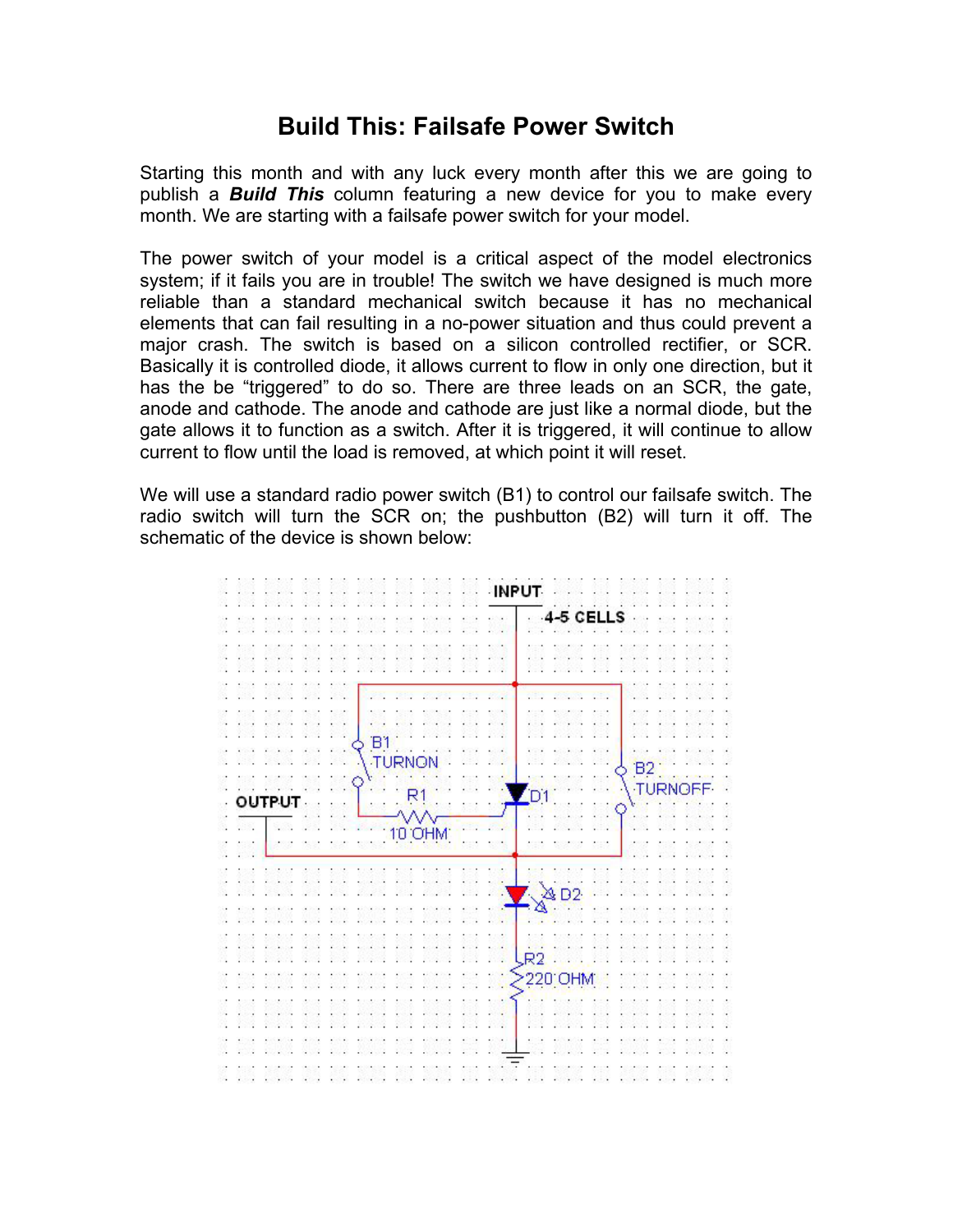In the above schematic, your battery's positive input will be connected where the input is designated, and the negative of the battery will go to ground, represented at the bottom of the schematic. The output (positive switched voltage) to your receiver) is connected to the left, and the ground is again connected to the negative output lead.

The switch works quite simply. When B1 is switched on, a current flows to the gate of the SCR, because the closed radio switch creates a circuit delivering voltage to the gate through limiting resistor R1. When the SCR sees this current, it turns on and allows current to flow through the SCR, and the LED will turn on. The LED circuit is required because it presents a small load on the SCR (~20mA) keeping the SCR activated. The LED also tells you when the circuit is on and delivering power to your model. When B2 is pressed and B1 is no longer closed, the SCR is bypassed and current flow is interrupted through the SCR while the button is down. This stops the SCR from conducting current and your model will now be off, and the LED will turn off as well.

The parts list for this project, as well as PCB layout and schematic is going to be posted on Woodland Davis Aero Modelers website and our company site www.Anderson-Aurand.com All the schematic and PCB files are created in a free PC program from www.expresspcb.com The software is a free download and we encourage that you get it. We are going to offer pre-etched and drilled PCB's for sale; otherwise you can simply print and etch the files using materials available at Radio Shack. The finished unit should be packaged in heat shrink so the electronics won't short on anything. You can mount the LED outside to have a visual indicator of it's operation from outside the plane. This unit is intended for a voltage of 2.5 to 60 volts and a maximum load of 8 amps. This unit should be more than what is needed by even the IMAC plane I designed it for: A 27% EXTRA 300S plane with 6 digital servos. Because I'm using dual batteries I'm going to use a separate switch on each battery pack since there were already 2 power switches installed in the plane when I got it. Be advised that having a highcurrent power switch is no longer needed since there is no significant current flowing through the mechanical switch, less then 20mA or so.

How to use the completed unit:

-Turn on the main power switch (radio switch)

-Make sure LED is ON and that radio functions correctly

-Fly normally knowing that even if you turn off the radio switch or it fails into an open condition the radio equipment will remain on until current is interrupted though the SCR by B2.

To power down simply turn off main radio switch and momentarily press the N.O button (B2) to turn the radio off. The LED should turn off confirming the radio is now off.